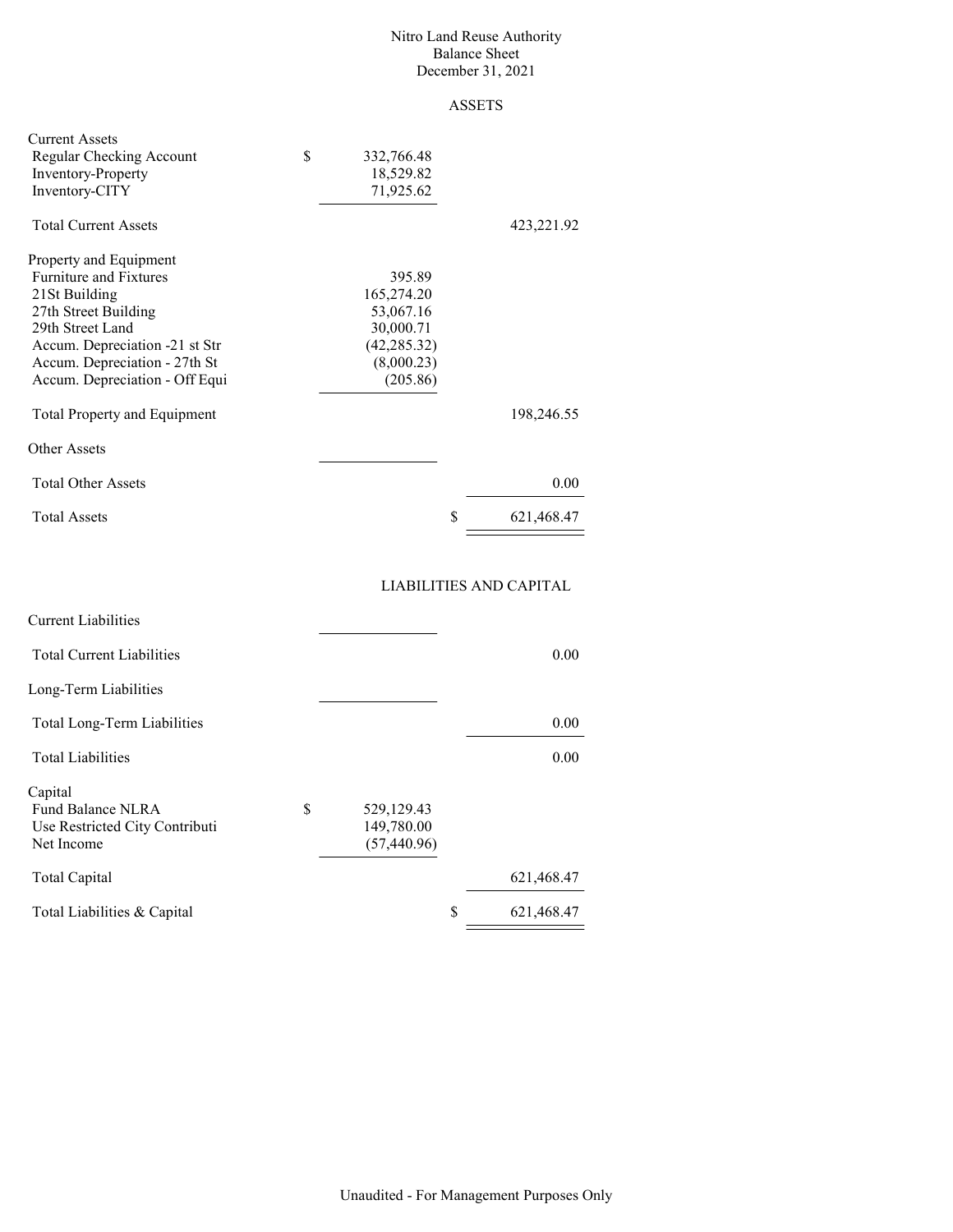#### Nitro Land Reuse Authority Income Statement For the Six Months Ending December 31, 2021

|                              | <b>Current Month</b><br>This Year | Year to Date<br>Current | Year to Date LY<br>Last Year |    | <b>Budget YTD</b><br>This Year |
|------------------------------|-----------------------------------|-------------------------|------------------------------|----|--------------------------------|
| Revenues<br>\$<br>Sales-Rent | 1,115.00                          | \$<br>13,890.00         | \$<br>6,690.00               | S  | 6,690.00                       |
| Contributions-From City      | 0.00                              | 200,000.00              | 364, 312. 36                 |    | 99,996.00                      |
| <b>Total Revenues</b>        | 1,115.00                          | 213,890.00              | 371,002.36                   |    | 106,686.00                     |
| Cost of Sales                |                                   |                         |                              |    |                                |
| Property Purchased           | 0.00                              | 254,494.05              | 26.00                        |    | 75,000.00                      |
| Cost of Sales-Other          | 0.00                              | 751.57                  | 0.00                         |    | 0.00                           |
| Cost of Sales - Demolition   | 0.00                              | 11,600.00               | 0.00                         |    | 7,500.00                       |
| <b>Property Taxes</b>        | 0.00                              | 0.00                    | 242.11                       |    | 0.00                           |
| <b>Total Cost of Sales</b>   | 0.00                              | 266,845.62              | 268.11                       |    | 82,500.00                      |
| Gross Profit                 | 1,115.00                          | (52,955.62)             | 370,734.25                   |    | 24,186.00                      |
| Expenses                     |                                   |                         |                              |    |                                |
| Audit                        | 0.00                              | 0.00                    | 0.00                         |    | 2,004.00                       |
| <b>Bank Charge Expense</b>   | 0.00                              | 51.53                   | 308.35                       |    | 0.00                           |
| Professional Services        | 12.00                             | 1,502.00                | 0.00                         |    | 7,998.00                       |
| Insurance                    | 0.00                              | 0.00                    | 0.00                         |    | 1,500.00                       |
| Supplies Expense             | 0.00                              | 53.23                   | 162.50                       |    | 144.00                         |
| Subscription Expense         | 0.00                              | 0.00                    | 259.35                       |    | 0.00                           |
| Postage and Shipping Expense | 0.00                              | 0.00                    | 0.00                         |    | 750.00                         |
| Maintenance Expense          | 0.00                              | 100.00                  | 0.00                         |    | 7,500.00                       |
| <b>Website Hosting</b>       | 47.50                             | 285.00                  | 285.00                       |    | 300.00                         |
| Utilities                    | 270.15                            | 2,493.58                | 2,502.63                     |    | 4,002.00                       |
| <b>Total Expenses</b>        | 329.65                            | 4,485.34                | 3,517.83                     |    | 24,198.00                      |
| \$<br>Net Income             | 785.35                            | \$<br>(57, 440.96)      | \$<br>367,216.42             | \$ | (12.00)                        |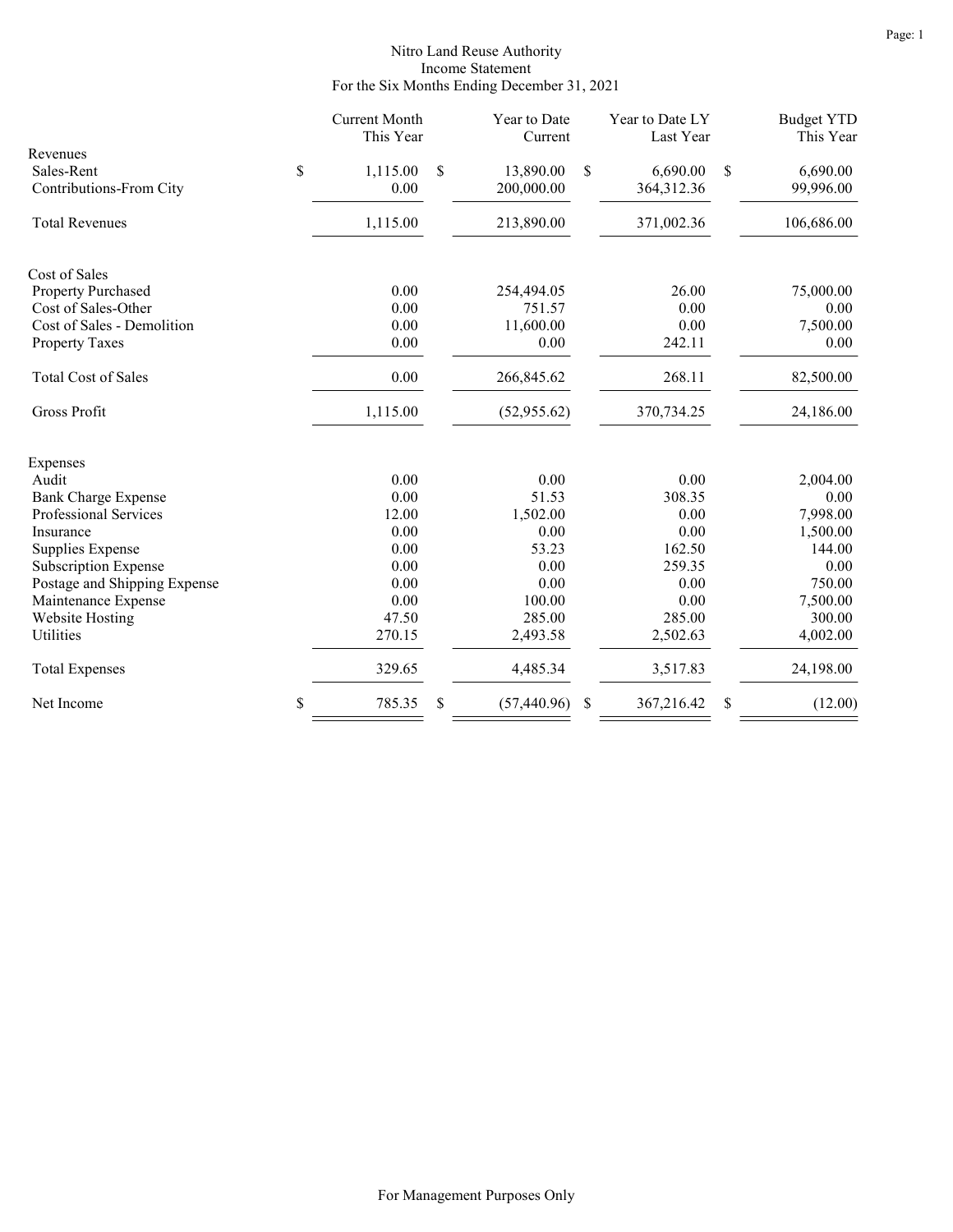# Nitro Land Reuse Authority Account Register For the Period From Dec 1, 2021 to Dec 31, 2021 10200 - Regular Checking Account

Filter Criteria includes: Report order is by Date.

| <b>Date</b> | Trans No | <b>Type</b> | <b>Trans Desc</b>                | <b>Deposit Amt</b> | <b>Withdrawal Amt</b> | <b>Balance</b> |  |
|-------------|----------|-------------|----------------------------------|--------------------|-----------------------|----------------|--|
|             |          |             | <b>Beginning Balance</b>         |                    |                       | 331,981.13     |  |
| 12/7/21     | 1140     | Withdraw    | Tyler Mountain Water Co          |                    | 10.65                 | 331.970.48     |  |
| 12/7/21     | 1141     | Withdraw    | <b>WV American Water</b>         |                    | 35.68                 | 331,934.80     |  |
| 12/7/21     | 1142     | Withdraw    | Tyree, Embree & Associ           |                    | 12.00                 | 331.922.80     |  |
| 12/9/21     | 1143     | Withdraw    | <b>APPALACHIAN ELECTR</b>        |                    | 128.82                | 331,793.98     |  |
| 12/10/21    | 121021   | Deposit     | <b>Nitro Convention Visitors</b> | 600.00             |                       | 332,393.98     |  |
|             |          | Deposit     | Pampered Poodle                  | 515.00             |                       | 332,908.98     |  |
| 12/16/21    | 1144     | Withdraw    | <b>ALFORD</b>                    |                    | 95.00                 | 332.813.98     |  |
| 12/16/21    | 1145     | Withdraw    | Elevated Technology              |                    | 47.50                 | 332.766.48     |  |
|             |          |             | <b>Total</b>                     | 1,115.00           | 329.65                |                |  |